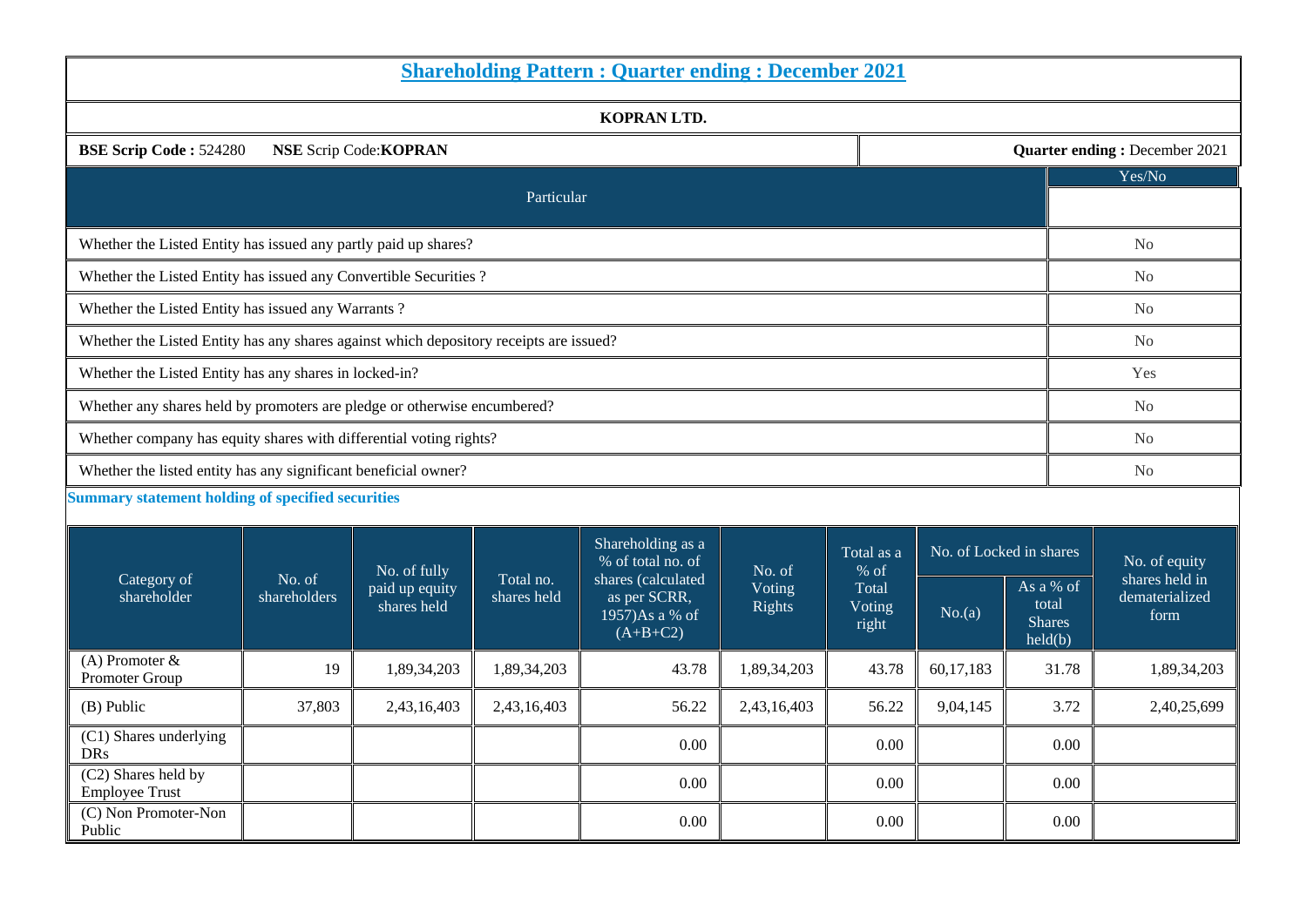| . .<br>$\sim$<br>Grand Total | 37,822 | 4,32,50,606 | +,32,50,606 | 100.00 | 1.32.50.606<br>$\overline{\phantom{a}}$ | 100.00 | 69, 21, 328 | 16.00 | 4,29,59,902 |
|------------------------------|--------|-------------|-------------|--------|-----------------------------------------|--------|-------------|-------|-------------|
|                              |        |             |             |        |                                         |        |             |       |             |

.

| Statement showing shareholding pattern of the Promoter and Promoter Group |              |                          |             |                                                              |        |                                      |                                |  |  |  |
|---------------------------------------------------------------------------|--------------|--------------------------|-------------|--------------------------------------------------------------|--------|--------------------------------------|--------------------------------|--|--|--|
|                                                                           | Nos. of      | No. of fully paid        | Total nos.  | Shareholding as a % of total no. of                          |        | Number of Locked in<br>shares        | Number of equity shares        |  |  |  |
| Category of shareholder                                                   | shareholders | up equity shares<br>held | shares held | shares (calculated as per SCRR,<br>1957)As a % of $(A+B+C2)$ | No.(a) | As a % of<br>total Shares<br>held(b) | held in dematerialized<br>form |  |  |  |
| A1) Indian                                                                |              |                          |             | 0.00                                                         |        | 0.00                                 |                                |  |  |  |
| <b>Individuals/Hindu</b><br>undivided Family                              | 12           | 54,81,410                | 54,81,410   | 12.67                                                        |        | 0.00                                 | 54,81,410                      |  |  |  |
| Rajendra Somani                                                           |              | 23,24,250                | 23,24,250   | 5.37                                                         |        | 0.00                                 | 23,24,250                      |  |  |  |
| Susheel Somani                                                            |              | 8,71,900                 | 8,71,900    | 2.02                                                         |        | 0.00                                 | 8,71,900                       |  |  |  |
| Hridai Shusheel Somani                                                    |              | 1,16,900                 | 1,16,900    | 0.27                                                         |        | 0.00                                 | 1,16,900                       |  |  |  |
| Mridula Somani                                                            |              | 2,28,900                 | 2,28,900    | 0.53                                                         |        | 0.00                                 | 2,28,900                       |  |  |  |
| Surendra Somani                                                           |              | 5,03,075                 | 5,03,075    | 1.16                                                         |        | 0.00                                 | 5,03,075                       |  |  |  |
| Jaya Somani                                                               |              | 2,58,500                 | 2,58,500    | 0.60                                                         |        | 0.00                                 | 2,58,500                       |  |  |  |
| Adarsh Somani                                                             |              | 1,81,250                 | 1,81,250    | 0.42                                                         |        | 0.00                                 | 1,81,250                       |  |  |  |
| Suhrid Somani                                                             | $\mathbf{1}$ | 93,300                   | 93,300      | 0.22                                                         |        | 0.00                                 | 93,300                         |  |  |  |
| Vandana Somani                                                            |              | 3,25,200                 | 3,25,200    | 0.75                                                         |        | 0.00                                 | 3,25,200                       |  |  |  |
| Somani Kumkum                                                             |              | 35,635                   | 35,635      | 0.08                                                         |        | 0.00                                 | 35,635                         |  |  |  |
| Varun Somani                                                              |              | 2,72,500                 | 2,72,500    | 0.63                                                         |        | 0.00                                 | 2,72,500                       |  |  |  |
| Nupur Somani                                                              |              | 2,70,000                 | 2,70,000    | 0.62                                                         |        | 0.00                                 | 2,70,000                       |  |  |  |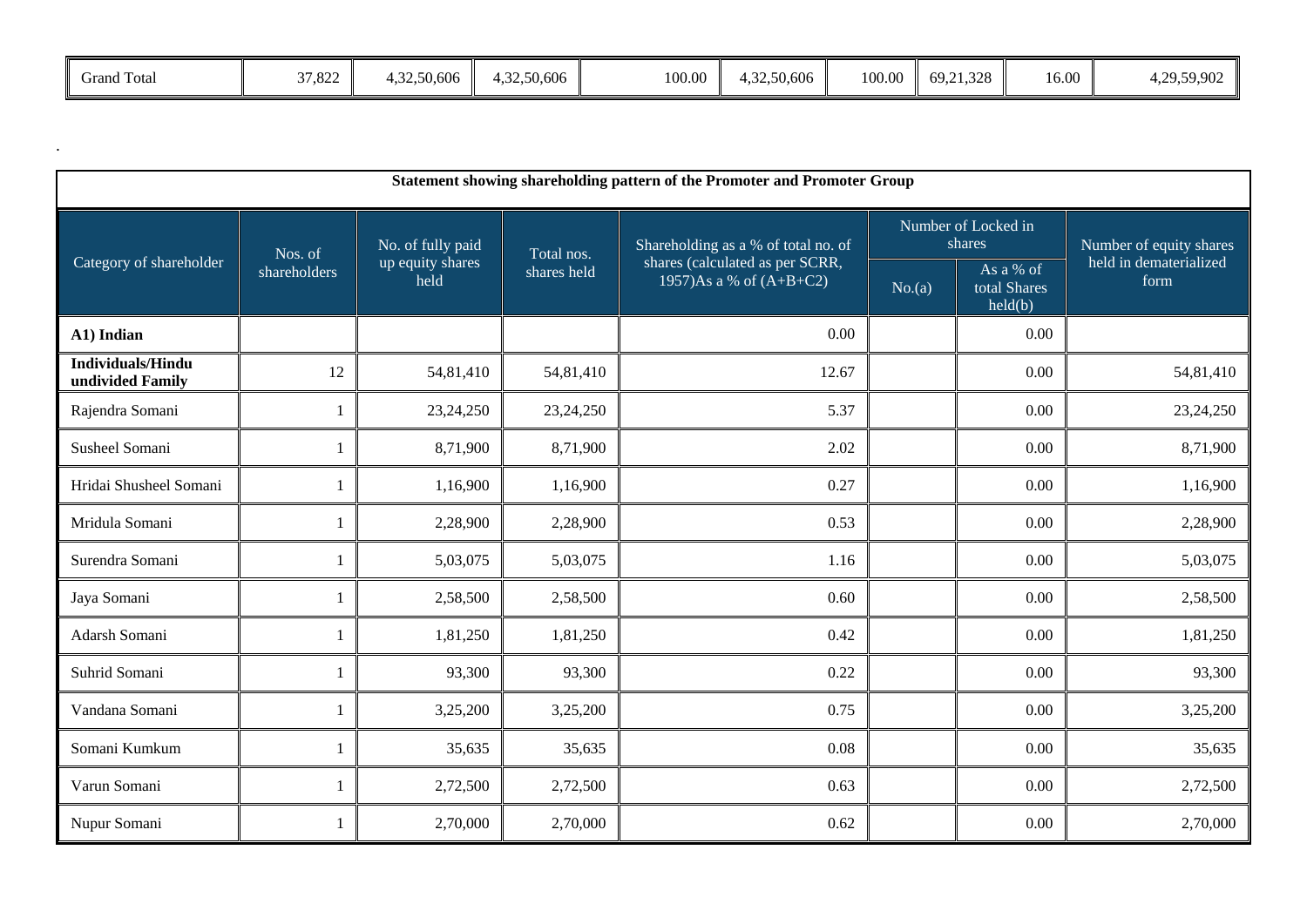| Any Other (specify)                 |    | 1,34,52,793 | 1,34,52,793 | 31.10 | 60,17,183 | 44.73    | 1,34,52,793 |
|-------------------------------------|----|-------------|-------------|-------|-----------|----------|-------------|
| Debonair Publication<br>Pvt. Ltd.   |    | 1,000       | 1,000       | 0.00  |           | 0.00     | 1,000       |
| G.Claridge & Company<br>Limited     |    | 3,42,500    | 3,42,500    | 0.79  |           | $0.00\,$ | 3,42,500    |
| Oricon Enterprises Ltd.             |    | 60,17,183   | 60,17,183   | 13.91 | 60,17,183 | 100.00   | 60,17,183   |
| Parijat Shipping and<br>Finale Ltd. |    | 3,85,209    | 3,85,209    | 0.89  |           | 0.00     | 3,85,209    |
| Kopran Lifestyle Ltd                |    | 3,950       | 3,950       | 0.01  |           | 0.00     | 3,950       |
| Sarvamangal Mercantile<br>Co.Ltd.   |    | 29,02,951   | 29,02,951   | 6.71  |           | 0.00     | 29,02,951   |
| Panorama Finvest<br>Pvt.Ltd.        |    | 38,00,000   | 38,00,000   | 8.79  |           | 0.00     | 38,00,000   |
| Sub Total A1                        | 19 | 1,89,34,203 | 1,89,34,203 | 43.78 | 60,17,183 | 31.78    | 1,89,34,203 |
| A2) Foreign                         |    |             |             | 0.00  |           | 0.00     |             |
| $A=A1+A2$                           | 19 | 1,89,34,203 | 1,89,34,203 | 43.78 | 60,17,183 | 31.78    | 1,89,34,203 |

| Statement showing shareholding pattern of the Public shareholder |                       |                                                  |                          |                                              |                                   |                                                |        |                                                  |                                           |  |
|------------------------------------------------------------------|-----------------------|--------------------------------------------------|--------------------------|----------------------------------------------|-----------------------------------|------------------------------------------------|--------|--------------------------------------------------|-------------------------------------------|--|
| Category & Name of<br>the Shareholders                           | No. of<br>shareholder | No. of fully<br>paid up<br>equity<br>shares held | Total no.<br>shares held | Shareholding %<br>calculated as per          | No. of<br>Voting<br><b>Rights</b> | Total as<br>a % of<br>Total<br>Voting<br>right |        | No. of Locked in<br>shares                       | No. of equity<br>shares held in           |  |
|                                                                  |                       |                                                  |                          | <b>SCRR, 1957 As</b><br>a % of<br>$(A+B+C2)$ |                                   |                                                | No.(a) | As a $%$<br>of total<br><b>Shares</b><br>held(b) | dematerialized<br>form(Not<br>Applicable) |  |
| <b>B1)</b> Institutions                                          | $\boldsymbol{0}$      | $\Omega$                                         |                          | 0.00                                         |                                   | 0.00                                           |        | $0.00\,$                                         |                                           |  |
| <b>Mutual Funds/</b>                                             | 3                     | 500                                              | 500                      | 0.00                                         | 500                               | 0.00                                           |        | 0.00                                             |                                           |  |
| <b>Foreign Portfolio</b><br><b>Investors</b>                     | $\mathcal{I}$         | 325433                                           | 3,25,433                 | 0.75                                         | 3,25,433                          | 0.75                                           |        | $0.00\,$                                         | 3,25,433                                  |  |
| <b>Financial Institutions/</b><br>Banks                          | $\overline{4}$        | 600                                              | 600                      | 0.00                                         | 600                               | 0.00                                           |        | 0.00                                             | 300                                       |  |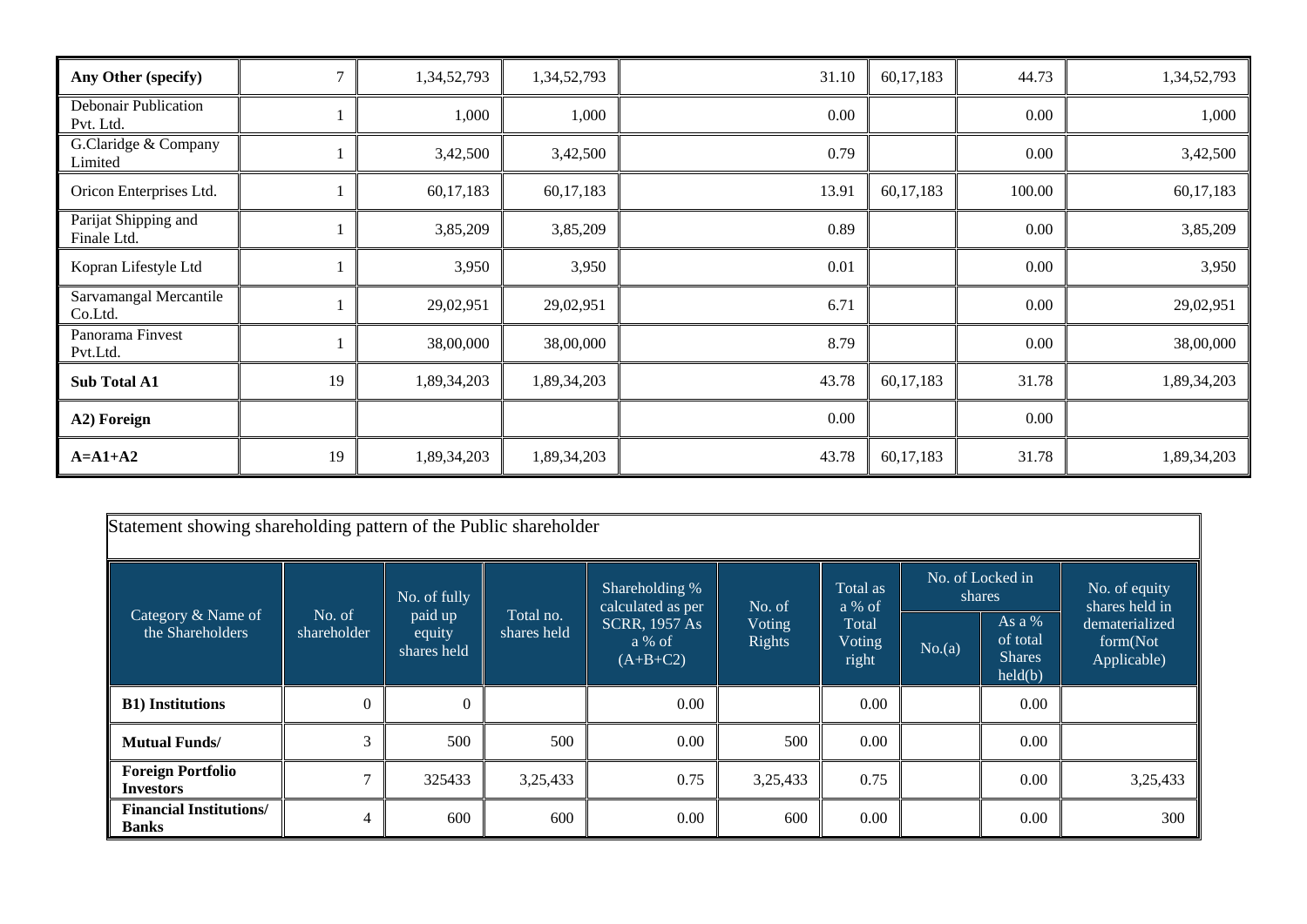| <b>Insurance Companies</b>                                                                   | 1              | 65900            | 65,900      | 0.15  | 65,900      | 0.15  |          | 0.00  | 65,900      |
|----------------------------------------------------------------------------------------------|----------------|------------------|-------------|-------|-------------|-------|----------|-------|-------------|
| Any Other (specify)                                                                          | 3              | 300              | 300         | 0.00  | 300         | 0.00  |          | 0.00  |             |
| <b>FII</b>                                                                                   | 3              | 300              | 300         | 0.00  | 300         | 0.00  |          | 0.00  |             |
| <b>Sub Total B1</b>                                                                          | 18             | 392733           | 3,92,733    | 0.91  | 3,92,733    | 0.91  |          | 0.00  | 3,91,633    |
| <b>B2)</b> Central<br><b>Government/State</b><br>Government(s)/<br><b>President of India</b> | $\overline{0}$ | $\boldsymbol{0}$ |             | 0.00  |             | 0.00  |          | 0.00  |             |
| <b>B3)</b> Non-Institutions                                                                  | $\overline{0}$ | $\overline{0}$   |             | 0.00  |             | 0.00  |          | 0.00  |             |
| <b>Individual share</b><br>capital upto Rs. 2<br>Lacs                                        | 35935          | 12433820         | 1,24,33,820 | 28.75 | 1,24,33,820 | 28.75 |          | 0.00  | 1,21,64,166 |
| <b>Individual share</b><br>capital in excess of Rs.<br>2 Lacs                                | 82             | 5134804          | 51,34,804   | 11.87 | 51,34,804   | 11.87 | 5,60,555 | 10.92 | 51,34,804   |
| Any Other (specify)                                                                          | 1768           | 6355046          | 63,55,046   | 14.69 | 63,55,046   | 14.69 | 3,43,590 | 5.41  | 63,35,096   |
| <b>LAXMINARAYAN</b><br><b>VYAPAAR PLTD</b>                                                   | $\mathbf{1}$   | 822816           | 8,22,816    | 1.90  | 8,22,816    | 1.90  |          | 0.00  | 8,22,816    |
| <b>Bodies Corporate</b>                                                                      | 370            | 3926945          | 39,26,945   | 9.08  | 39,26,945   | 9.08  |          | 0.00  | 39,07,145   |
| <b>Clearing Members</b>                                                                      | 117            | 526961           | 5,26,961    | 1.22  | 5,26,961    | 1.22  |          | 0.00  | 5,26,961    |
| <b>HUF</b>                                                                                   | 733            | 825811           | 8,25,811    | 1.91  | 8,25,811    | 1.91  |          | 0.00  | 8,25,811    |
| Non-Resident Indian<br>(NRI)                                                                 | 545            | 1073346          | 10,73,346   | 2.48  | 10,73,346   | 2.48  | 3,43,590 | 32.01 | 10,73,196   |
| <b>Trusts</b>                                                                                | 3              | 1983             | 1,983       | 0.00  | 1,983       | 0.00  |          | 0.00  | 1,983       |
| <b>Sub Total B3</b>                                                                          | 37785          | 23923670         | 2,39,23,670 | 55.31 | 2,39,23,670 | 55.31 | 9,04,145 | 3.78  | 2,36,34,066 |
| $B=B1+B2+B3$                                                                                 | 37803          | 24316403         | 2,43,16,403 | 56.22 | 2,43,16,403 | 56.22 | 9,04,145 | 3.72  | 2,40,25,699 |